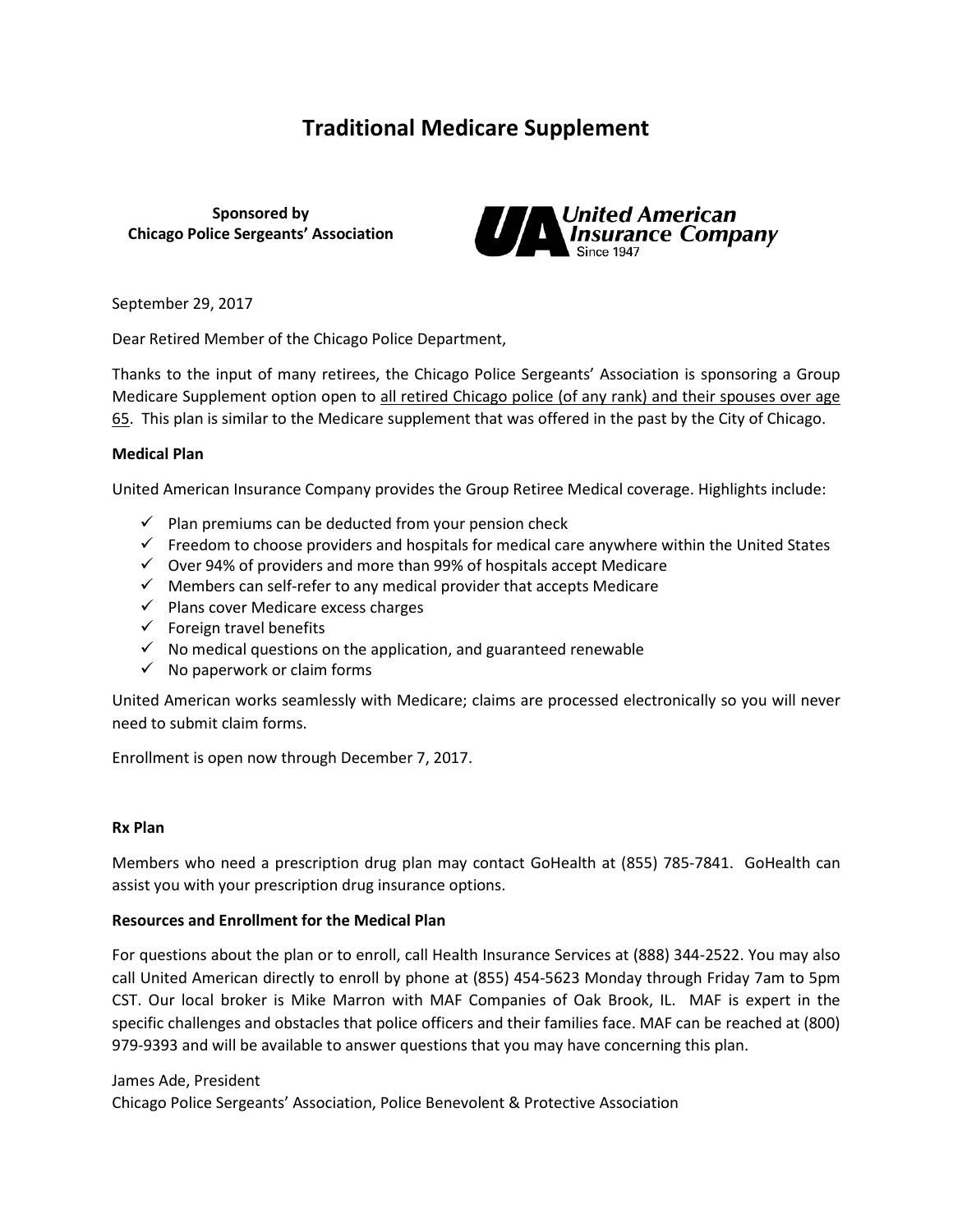## **Enrollment Questions and Directions**

## **1. How do I enroll in this plan?**

Simply call (888) 344-2522 Monday through Friday from 8 a.m. to 5 p.m. (CST) to enroll by phone. After eligibility is confirmed and your questions are answered, you will be connected to a United American representative to complete the enrollment. If a spouse is applying, they must complete their own separate enrollment.

If you wish to enroll by mail, complete and sign the attached form on pages 5 and 6, being sure to indicate which plan option each enrollee desires. Mail the application to:

United American Insurance Company Attn: Groups/Special Markets P.O. Box 8080 McKinney, TX 75070-9922 Telephone: (855) 454-5623

### **2. What do I need to do to qualify for this plan?**

You must be a retired CPD officer, or spouse, age 65 and enrolled in Medicare Parts A and B.

### **3. When can I enroll in this plan?**

Enrollment is open now through December 7, 2017.

### **4. What if my spouse is under age 65?**

If your spouse is under age 65, they are not eligible for this plan. Check with your current carrier for more details, or contact our local broker at MAF Companies, Mike Marron, at (312) 802- 0587.

### **5. How do I pay for this plan?**

There are three payment options: 1) deducted from your pension check, 2) paid through an electronic funds transfer from your checking account, or 3) billed to you.

### **6. Who can I contact with questions?**

Questions regarding enrollment, coverage, or eligibility, call (888) 344-2522 8 a.m. to 5 p.m. (CST) Monday through Friday, or contact our local broker, Mike Marron, at (312) 802-0587.

### **7. Will my rates remain the same throughout the year?**

Yes, the attached plan rates are effective through December 31, 2018.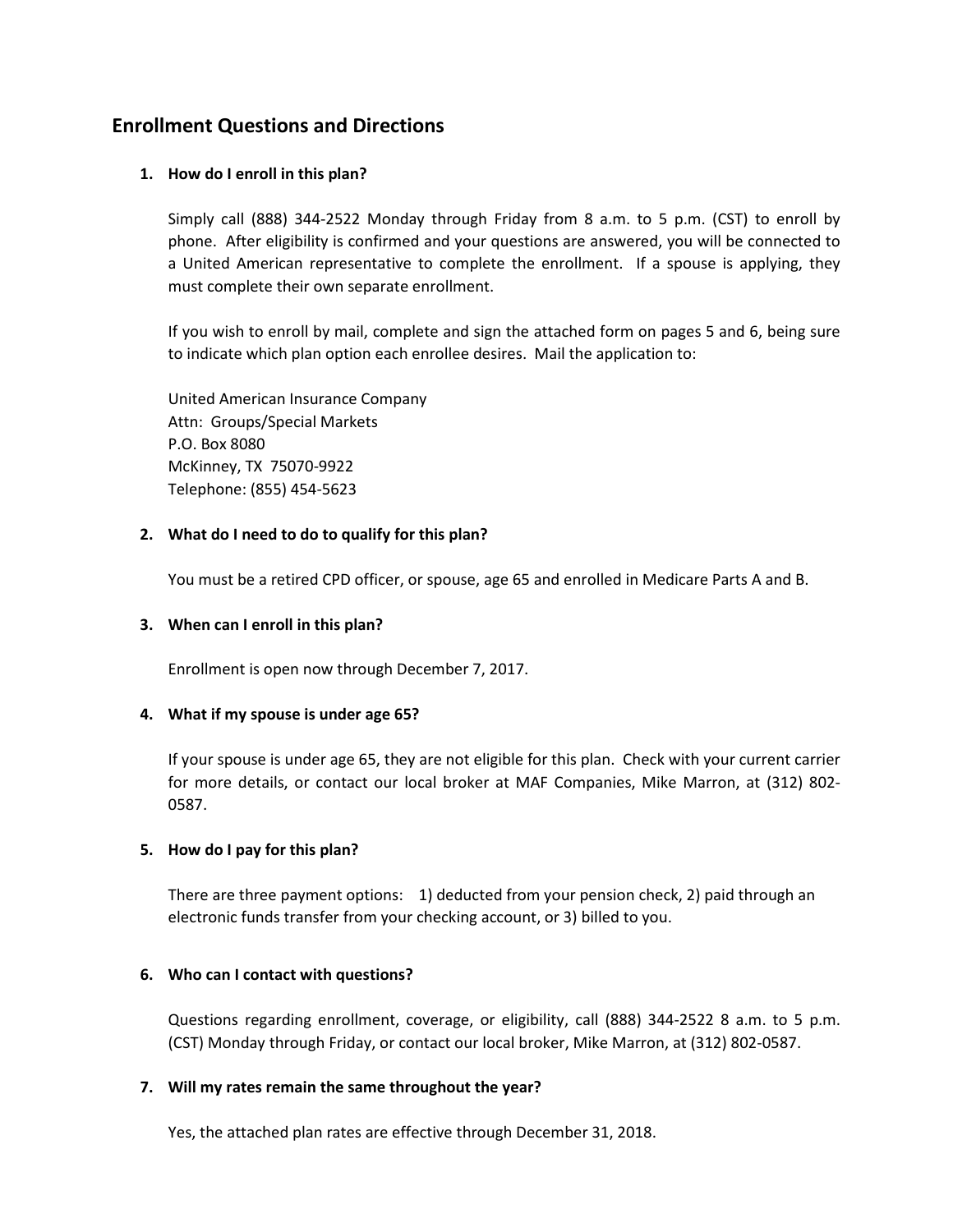

# Group Benefits. Individual Service.

Choose all the advantages of a group health plan with the United American Medicare Supplement sponsored by the Chicago Police Sergeants' Association.

## **Nationwide Coverage**

Choose coverage that meets your needs with benefits available only to retired Chicago police officers and their spouses, aged 65 or more.

Keep your Medicare card and choose care from 94% of physicians and 99% of hospitals nationwide.

## **Pay From Your Pension: Tax Deductible**

Enroll in Medicare coverage with all the tax advantages of premiums conveniently deducted from your pension check.

Use the public safety officer tax advantages you have earned.



Jnited American<br>Insurance Company

## **Exclusive Rates**

Enjoy rates that are available only to retired Chicago police officers and their spouses.

Lock in your current age for life. Rate changes will not be based on aging.

**Call Today to Ask Questions and to Enroll** Toll free: (888) 344-2522 or (312) 802-0587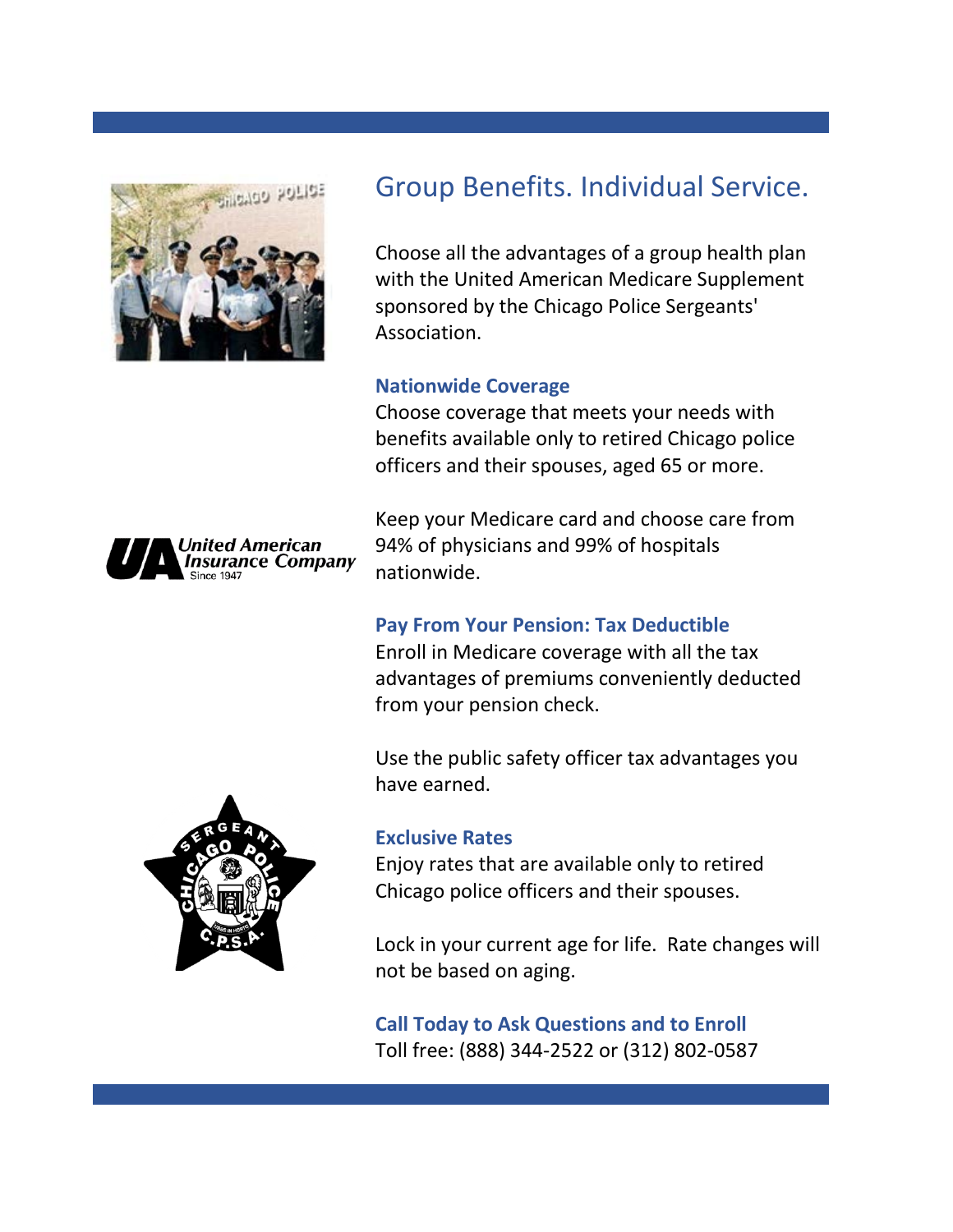# **2018 Medicare Supplement Plans**

# **Chicago Police Officers**

# **Options and Rates**

| <b>Option 1</b>                               |                | <b>Option 2</b>                               |                |
|-----------------------------------------------|----------------|-----------------------------------------------|----------------|
| $(Plan G)*$                                   |                | $(Plan F)*$                                   |                |
|                                               | <b>You Pay</b> |                                               | <b>You Pay</b> |
| <b>Part A Deductible</b>                      | \$0            | <b>Part A Deductible</b>                      | \$0            |
| <b>Part B Deductible</b>                      | \$183          | <b>Part B Deductible</b>                      | \$183          |
| <b>Part B Coinsurance</b><br><b>Amount</b>    | 0%             | <b>Part B Coinsurance</b><br><b>Amount</b>    | 20%            |
| <b>Annual Maximum</b><br><b>Out of Pocket</b> | \$183          | <b>Annual Maximum</b><br><b>Out of Pocket</b> | \$1000         |
| <b>Monthly Premium Schedule*</b>              |                | <b>Monthly Premium Schedule*</b>              |                |
| Ages $65 - 69$                                | \$198          | Ages $65 - 69$                                | \$136          |
| Ages $70 - 74$                                | \$214          | Ages $70 - 74$                                | \$153          |
| Ages 75 - 79                                  | \$272          | Ages 75 - 79                                  | \$211          |
| Ages 80+                                      | \$295          | Ages 80+                                      | \$234          |

\*Premiums listed are issue age. Premiums may increase due to inflation, but will never increase because you have aged. Lock in your rate by enrolling today.



Sponsored By



**Chicago Police Sergeants' Association**

Police Benevolent & Protective Association 1616 W. Pershing Road, Chicago, IL 60609 (773) 376-7272 www.chicagosergeants.org

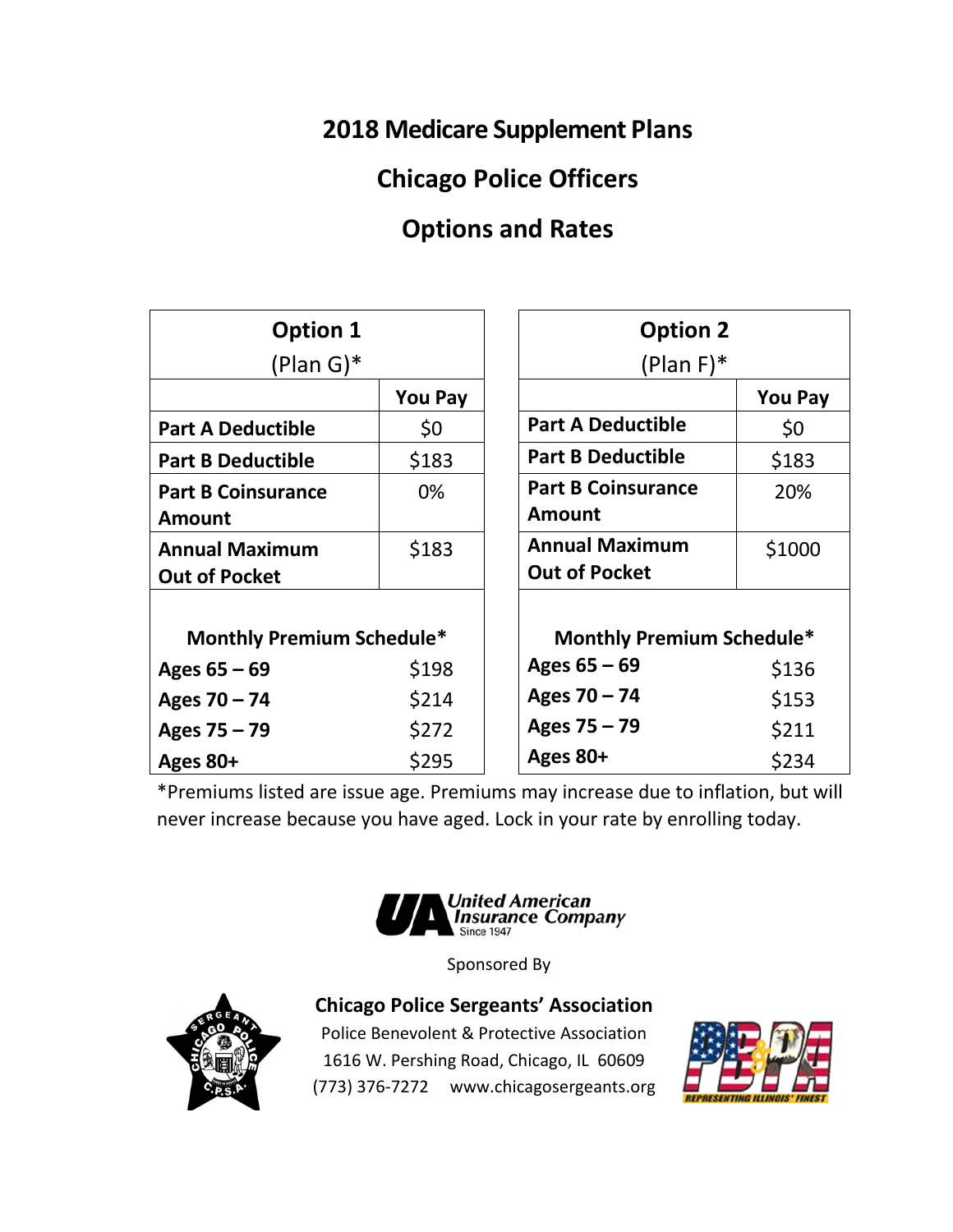## **INDIVIDUAL ENROLLMENT FORM SPONSORED GROUP PLAN ADMINISTERED BY UNITED AMERICAN**

| LAST name:<br><b>FIRST Name:</b>                                                                                               | Middle Initial:                                      | Mr.<br>Mrs.<br>Ms.                   |
|--------------------------------------------------------------------------------------------------------------------------------|------------------------------------------------------|--------------------------------------|
| <b>Birth Date:</b><br>Sex:<br>$($ __ _/__ _/__ __ __ __ __)<br>M<br>$\mathbf F$<br>$(M M / D D / Y Y Y Y)$                     | <b>Social Security Number:</b>                       | Home Phone Number:<br>$\overline{ }$ |
| <b>Permanent Residence Street Address:</b>                                                                                     |                                                      |                                      |
| City:                                                                                                                          | State:                                               | ZIP Code:                            |
| Mailing Address (only if different from your Permanent Residence Address):                                                     |                                                      |                                      |
| <b>Street Address:</b>                                                                                                         | State:<br>City:                                      | ZIP Code:                            |
| <b>Emergency contact:</b> [Optional]                                                                                           |                                                      |                                      |
|                                                                                                                                |                                                      |                                      |
| <b>E-mail Address:</b> [Optional]                                                                                              |                                                      |                                      |
| <b>Please Provide Your Medicare Insurance Information</b>                                                                      |                                                      |                                      |
| Please take out your Medicare Card to complete this<br>section.                                                                | <b>MEDICARE</b>                                      | <b>HEALTH INSURANCE</b>              |
| Please fill in these blanks so they match your<br>red, white and blue Medicare card.                                           |                                                      | <b>SAMPLE ONLY</b>                   |
| $-OR -$                                                                                                                        | Name:                                                |                                      |
| Attach a copy of your Medicare card or your<br>letter from the Social Security Administration<br>or Railroad Retirement Board. | Medicare Claim Number<br>__ __ - __ __ - __ __ __ __ | $Sex \_$                             |
| You must have Medicare Part A or Part B to                                                                                     | Is Entitled To<br><b>HOSPITAL</b> (Part A)           | <b>Effective Date</b>                |
| join a Medicare supplement plan.<br>Signature:                                                                                 | <b>MEDICAL</b> (Part B)<br><b>Today's Date:</b>      |                                      |

**SEE REVERSE TO SELECT YOUR PLAN**